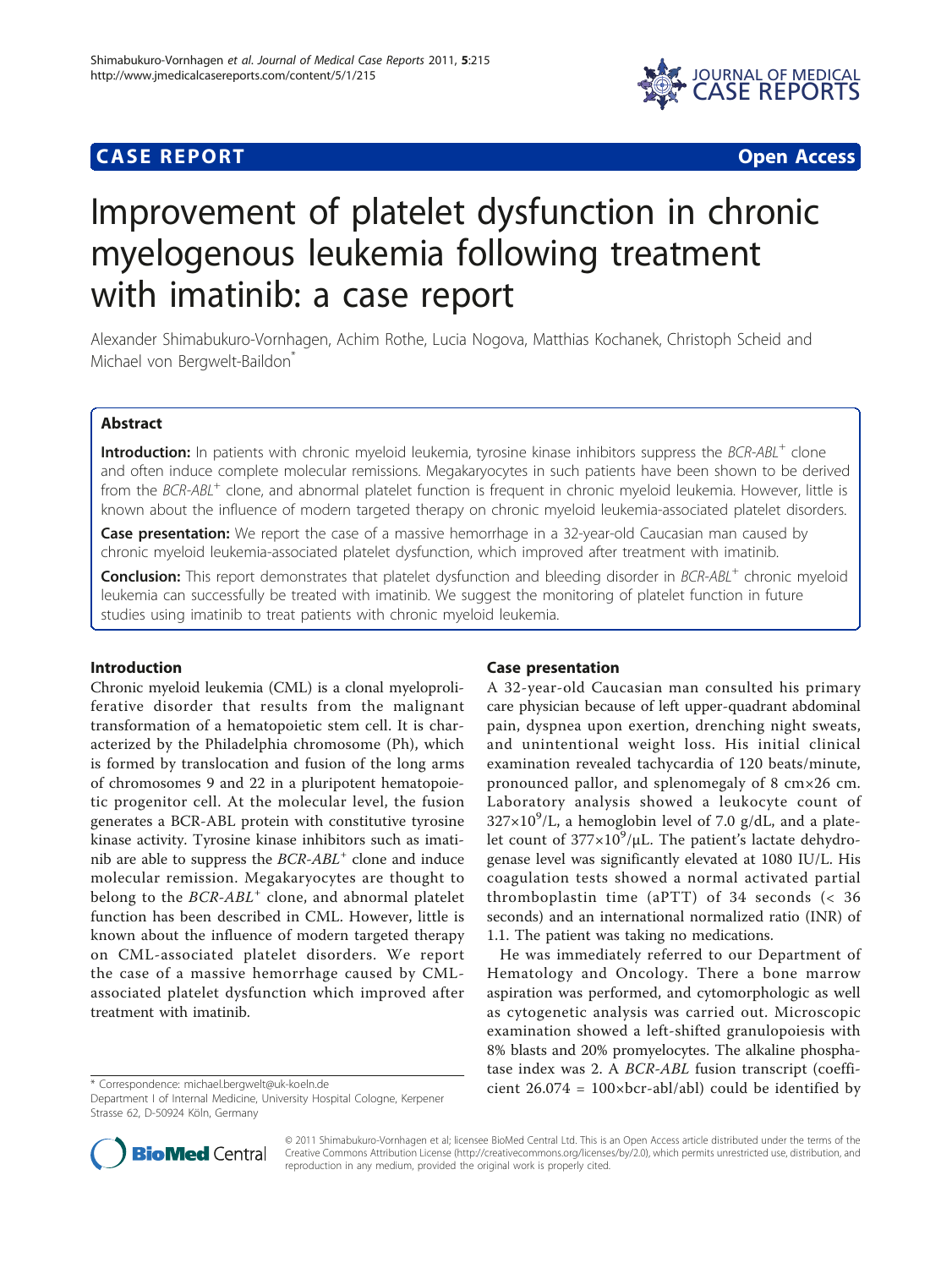polymerase chain reaction assay. Thus, the diagnosis of a Ph<sup>+</sup> CML in chronic phase was made.

The patient initially underwent leukapheresis twice and then received cytoreductive chemotherapy with hydroxyurea. Simultaneously, the search for a bone marrow donor was initiated. After 14 days, normal leukocyte counts were reached and the therapeutic regimen was switched to the tyrosine kinase inhibitor imatinib. While the initial management efficiently led to a reduction of CML blasts, the patient encountered a severe complication of a standard diagnostic procedure: three days after bone marrow aspiration at the left superior posterior iliac spine he complained about massive pain in his left buttock. A clinical examination revealed massive swelling that was extremely tender to touch. The increasing pain necessitated the use of continuous intravenous morphine. Computed tomography revealed a large hematoma in the left gluteal region. One day after the onset of symptoms surgery became necessary because of increasing swelling accompanied by a drop of the hemoglobin and impending compartment syndrome. During surgery, diffuse bleeding was noted without an identifiable lesion to major vessels or other anatomic structures. The hematoma (about 500 mL) was evacuated, and fresh frozen plasma (FFP) as well as packed red blood cells (PRBCs) were given to the patient. At the time of surgery, PTT was 40 seconds, the INR was 1.4, and the platelet count was  $300\times10^9$ /L. The patient's post-operative course was complicated by continuous bleeding with a further increase in size of the hematoma and extension into the left leg, renewed deterioration of coagulation parameters, and onset of fever (< 38.5°C). Continuous substitution of FFP and PRBCs was necessary, and surgery had to be repeated on day 9. Because of continuous post-operative bleeding and the risk of compartment syndrome, the wound was left open to reduce tissue pressure. The bleeding time assessed according to the modified template method was prolonged at 13 minutes. Therefore, further platelet function tests were performed. Occlusion times determined by using a platelet function analyzer (PFA-100; Dade Behring, Inc., Deerfield, IL, USA) were 152 seconds for adenosine diphosphate (ADP) (71 to 118 seconds) and > 300 seconds for collagen/epinephrine (C/Epi) (94 to 193 seconds), respectively. As the patient had no history of bleeding prior to the diagnosis of CML, further laboratory examinations for other pathological bleeding situations were not performed. Therefore, despite increased platelet counts, platelet transfusions were initiated. Following the platelet substitution, his bleeding ceased quickly. The patient could be discharged 10 days later. At that time, the patient had paresis of the leg with a positive Trendelenburg's sign due to compression

of the superior gluteal nerve. His bleeding time was still highly pathologic upon discharge.

We assumed that the patient's platelet dysfunction originated from a clonal expansion of dysfunctional megakaryocytes derived from the identical stem cell from which the CML blasts had originated. We therefore hypothesized that treatment targeting BCR-ABL would be equally effective in reducing the CML blasts and dysfunctional megakaryocytes. Despite the risk of hemorrhage in this patient, we therefore continued a single-agent treatment strategy with imatinib in an outpatient setting.

No further episodes of bleeding occurred during the follow-up of the patient. During that time, the patient underwent dental surgery without experiencing excessive bleeding. The defect in the gluteal region disappeared completely as a result of secondary wound healing, and the paresis regressed steadily. Six months after discharge from the hospital the patient was in excellent health. At his last complete laboratory followup four years later, his bleeding time was normal (four minutes) and his C/Epi occlusion time was 211 (94 to 193 seconds). He was in complete molecular remission. Six years after the incident the patient remains clinically in very good health without any signs of bleeding and continues to be in complete molecular remission.

#### **Discussion**

The pathologic changes in CML affect not only CML blasts but also other hematopoietic lineages, which adds to the array of clinical manifestations and increases morbidity as well as mortality of the disease [[1](#page-3-0)-[4\]](#page-3-0). Bleeding is a frequent complication in patients with myeloproliferative disorders, including CML, and qualitative platelet abnormalities are frequently observed [\[5](#page-3-0)]. Thrombocytosis is observed in about one of three patients, and platelet dysfunction occurs in one of six patients. Platelet dysfunction in chronic myeloproliferative disorders is multi-factorial [[6\]](#page-3-0). One of the most characteristic platelet defects in myeloproliferative disorders is a reduced responsiveness to epinephrine, while the response to ADP usually is intact. This was found to be due to a reduction in  $\alpha$ -adrenergic receptors on the platelet membrane. The cause of the decreased surface expression of  $\alpha$ -adrenergic receptors is unknown, though.

Molecularly, BCR-ABL rearrangements have clearly been demonstrated in megakaryocytic cell lines as well as in megakaryocytes from the vast majority of CML patients  $[1,3,4,7]$  $[1,3,4,7]$  $[1,3,4,7]$  $[1,3,4,7]$ . Therapeutic approaches in  $Ph<sup>+</sup>$  CML to reduce the number of CML blasts previously had proven effective in reducing the number of BCR-ABL<sup>+</sup> megakaryocytes [[3,7](#page-3-0)]. Furthermore, previous studies in which imatinib was used to treat patients with CML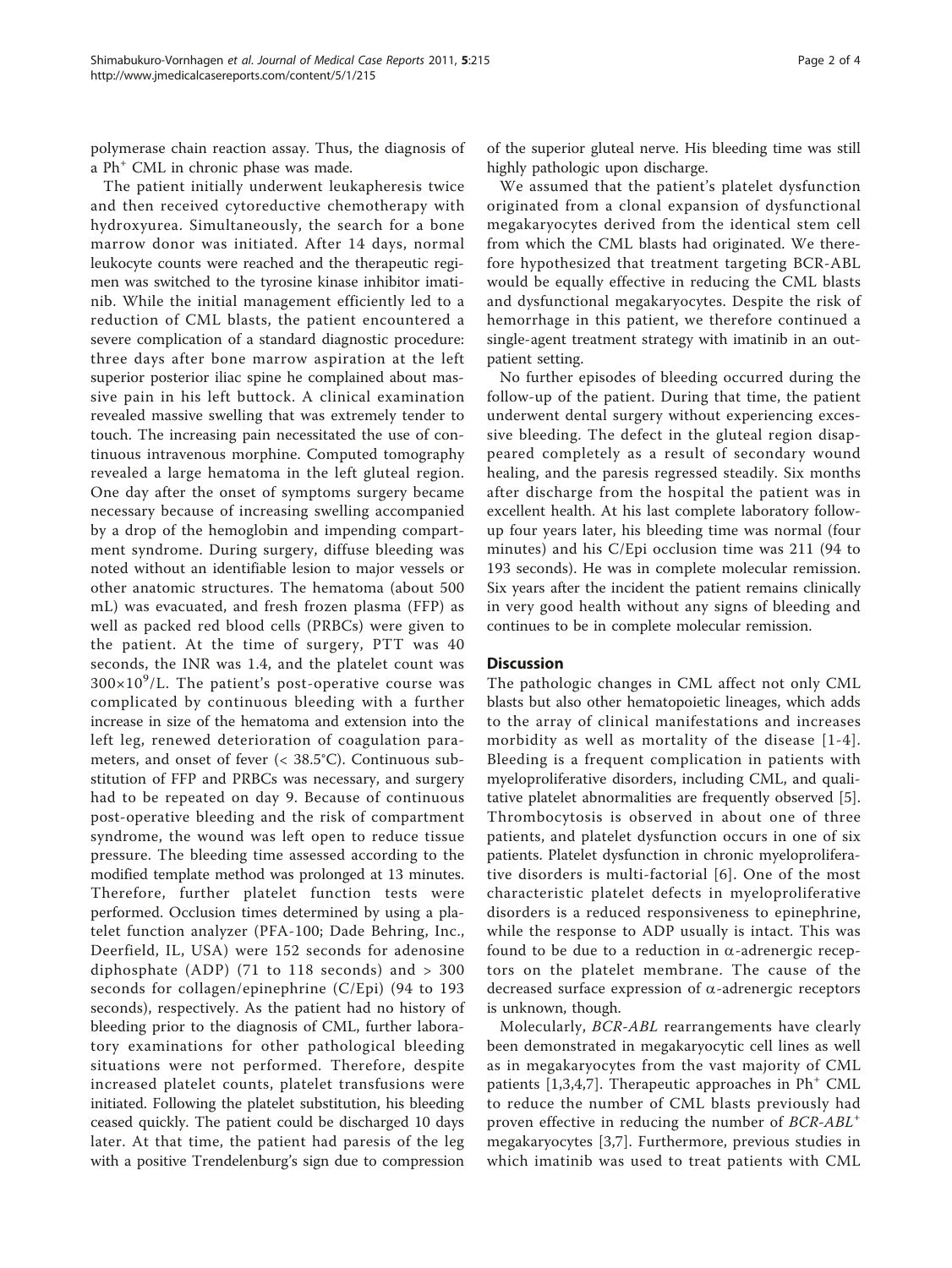confirmed in vitro effects on other BCR-ABL<sup>+</sup> subpopulations. Importantly, bone marrow biopsies in these patients demonstrated an inhibitory effect of imatinib on increased megakaryopoeisis [\[8](#page-3-0)]. Also, Thiele et al. [[9](#page-3-0)] found that the atypical micromegakaryocytes that are prevalent in Ph<sup>+</sup> CML were significantly reduced after imatinib therapy with a further reappearance of normalsized megakaryocytes.

The study by Nolte *et al.* [\[10\]](#page-3-0) showed that not only the transforming event but also the  $Ph<sup>+</sup>$  translocation leading to  $BCR-ABL<sup>+</sup>$  fusion happens prior to the differentiation of the pluripotent stem cell into different myeloid lineages.

In vitro studies done by Era  $[11]$  and Buet et al.  $[12]$  $[12]$ showed two novel aspects of the differentiation of hematopoietic stem cells. Era demonstrated that enforced  $BCR-ABL^+$  expression was sufficient to increase the number of both multi-lineage progenitors and myeloid progenitors. Buet et al. showed that alteration of signal transduction via  $BCR-ABL<sup>+</sup>$  reprograms megakaryocyte cells into erythroid cells by down-regulation of FLI-1. This suggests that  $BCR-ABL^+$  represents a "molecular" switch" for the decision for growth and differentiation in hematopoietic stem cells in general [\[12\]](#page-3-0).

On the basis of the high frequency of megakaryocyte involvement in CML patients and the concurrent thrombocytosis in our patient, we assumed that platelet dysfunction was a manifestation of CML and that the megakaryocytes also carried the BCR-ABL fusion gene. Interestingly, in our patient, the achievement of complete molecular remission was paralleled by a significant improvement in platelet dysfunction (Figure 1). This was reflected in normalization of bleeding time, a decrease in C/Epi from > 300 seconds to 211 seconds, and successful dental surgery without bleeding complications.

Because of the patient's clinical course and his reluctance, we decided not to perform another bone marrow biopsy to confirm BCR-ABL fusion transcripts in his megakaryocytes.

#### Conclusion

To our knowledge, this is the first report to show that platelet dysfunction and bleeding disorder in BCR-ABL<sup>+</sup> CML can be treated successfully with imatinib. To validate these observations, we strongly suggest monitoring platelet function in future studies using imatinib or second-generation tyrosine kinase inhibitors, such as